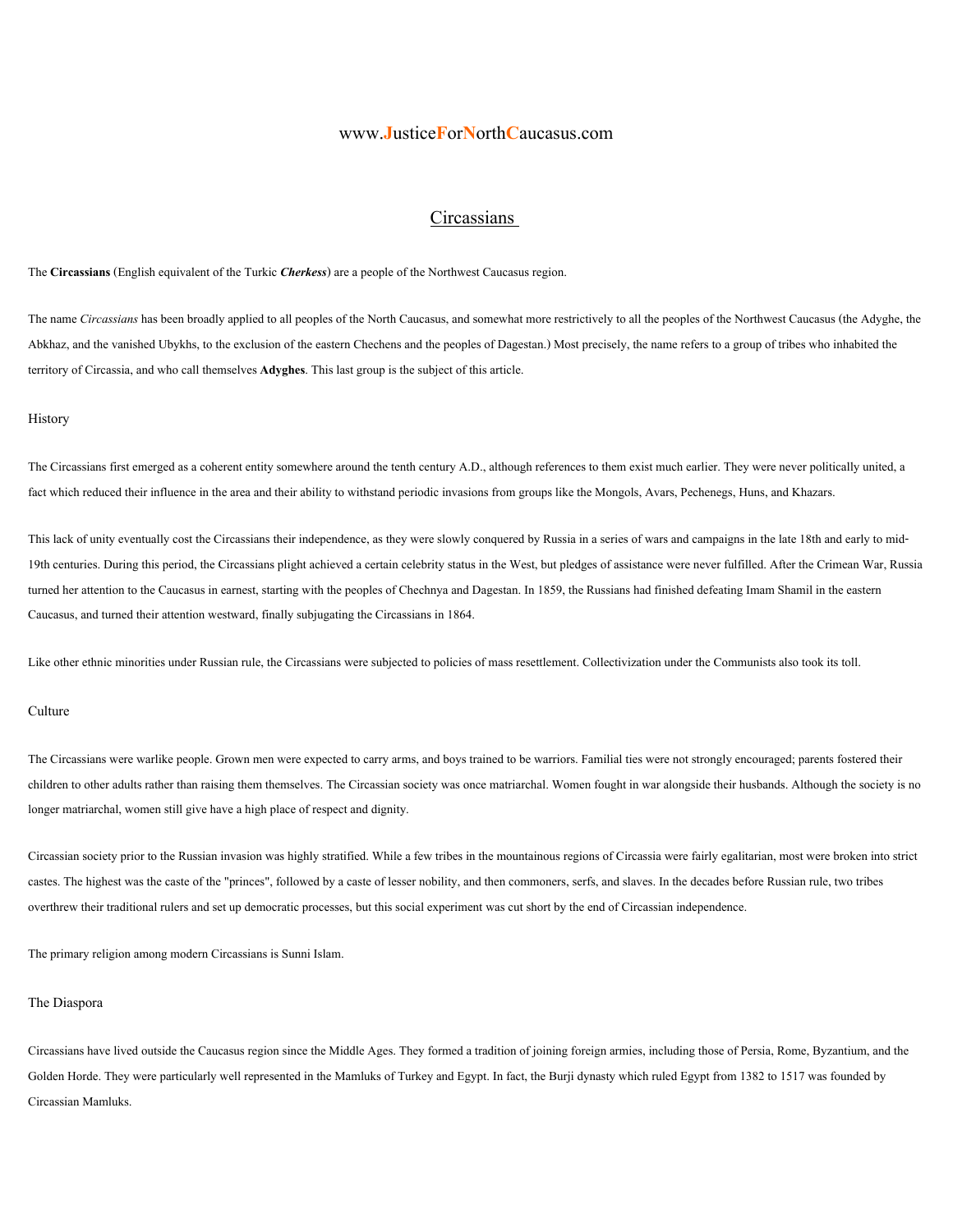Much of Circassian culture was disrupted after their conquest by Russia in 1864. This lead to a Circassian Diaspora, mostly to various parts of the Ottoman Empire. Today, significant communities of Circassians live in Turkey, Jordan, Syria, Lebanon, Egypt, Israel, Libya, and the United States. The small community in Kosovo expatriated to Adygea in 1998.

#### Reference

• Amjad Jaimoukha, *the Circassians: A Handbook*, New York: Palgrave, 2001; London: RoutledgeCurzon, 2001. ISBN 0-312-23994-7

### **Circassians**

by John Colarusso, Myths from the Forests of Circassia

In the southwest of the Soviet Union, bordering upon Turkey and Iran, lies one of the most ethnographically complex areas in all Eurasia, the Caucasus. The Caucasus mountains, which dominate this area nearly the size of Spain, are home to a bewildering variety of ethnic groups, some of which seem to be survivors from earlier eras. These groups speak roughly fifty languages, the majority of which are unrelated to any other languages on earth, and show complex and exotic features that set them apart from the other languages of Eurasia. In this one area there are three distinct language families: the Southern or Kartvelian, the Northeastern or Daghestanian, and the Northwestern. The Northwestern languages are perhaps the most complex of any in the region and are spoken by the Abkhazians, the Abazas, the Ubykhs, the Kabardians and the Adygheans. The last two peoples are often grouped together as Circassians.

The Circassians originated in the northwestern quarter of the Caucasus, bounded on the north by the Kuban river. They practiced a mixed economy. Those in the higher vallies and montane forests practiced small scale agriculture and hunting, and often preserved old Christian or pagan customs. Those in the foothills and plains practiced horse-breeding, farming and trade, and usualy espoused Sunni Islam, though in their towns Christian and Jewish Circassians could be found. The Circassians were famed throughout the Middle East for the beauty of their women and the courage of their men. Physically most Circassians are European in appearance with perhaps a slight oriental cast to their features. Many Circassians are blond and blue-eyed, while others show a common feature of the Caucasus: very light skin coupled with black or extremely dark hair. A lithe and erect physique were favored, both for the men and the woman, and many villages even today have large numbers of healthy elderly people, many over a hundred years of age.

Their culture was and still is strongly dominated by a warrior ethic. The battle garb of the men, the Cherkesska, is a fitted caftan-like coat with cartridges sewn across the chest, a sheepskin hat and soft-soled knee-high boots of fine leather. It has been borrowed by many neighboring peoples, most notably the slavic Cossacks, so that this costume is often thought of as being Russian. Until recently the eight tribes into which they were divided showed varying degrees of a caste system similar to that surviving in modern India. There were priest-kings, nobles who formed the warriors, freemen who carried on trade, large scale farming and manufacture, and lastly peasants, former prisoners of war who were either small farmers or who acted as retainers to the princes and nobles. In 1864, five years after their defeat at the hands of the Tsarist armies, most of the freemen and peasants emigrated and settled in the Ottoman Empire. Thus today the majority of the world's one million or so Circassians now live scattered throughout the Middle East and in cities in Europe and the U.S.A.

• John Colarusso, Prometheus among the Circassians

# **CIRCASSIA**

This is not a vast country like China, or Hindostan. It may be called a nook, it is so small compared with some great kingdoms: but it is famous on account of the beauty of the people. They are fair, like Europeans, with handsome features, and fine figures. But their beauty has done them harm, and not good; for the cruel Turks purchase many of the Circassian women, because they are beautiful, and shut them up in their houses. Perhaps you will be surprised to hear that the young Circassians think it a fine thing to go to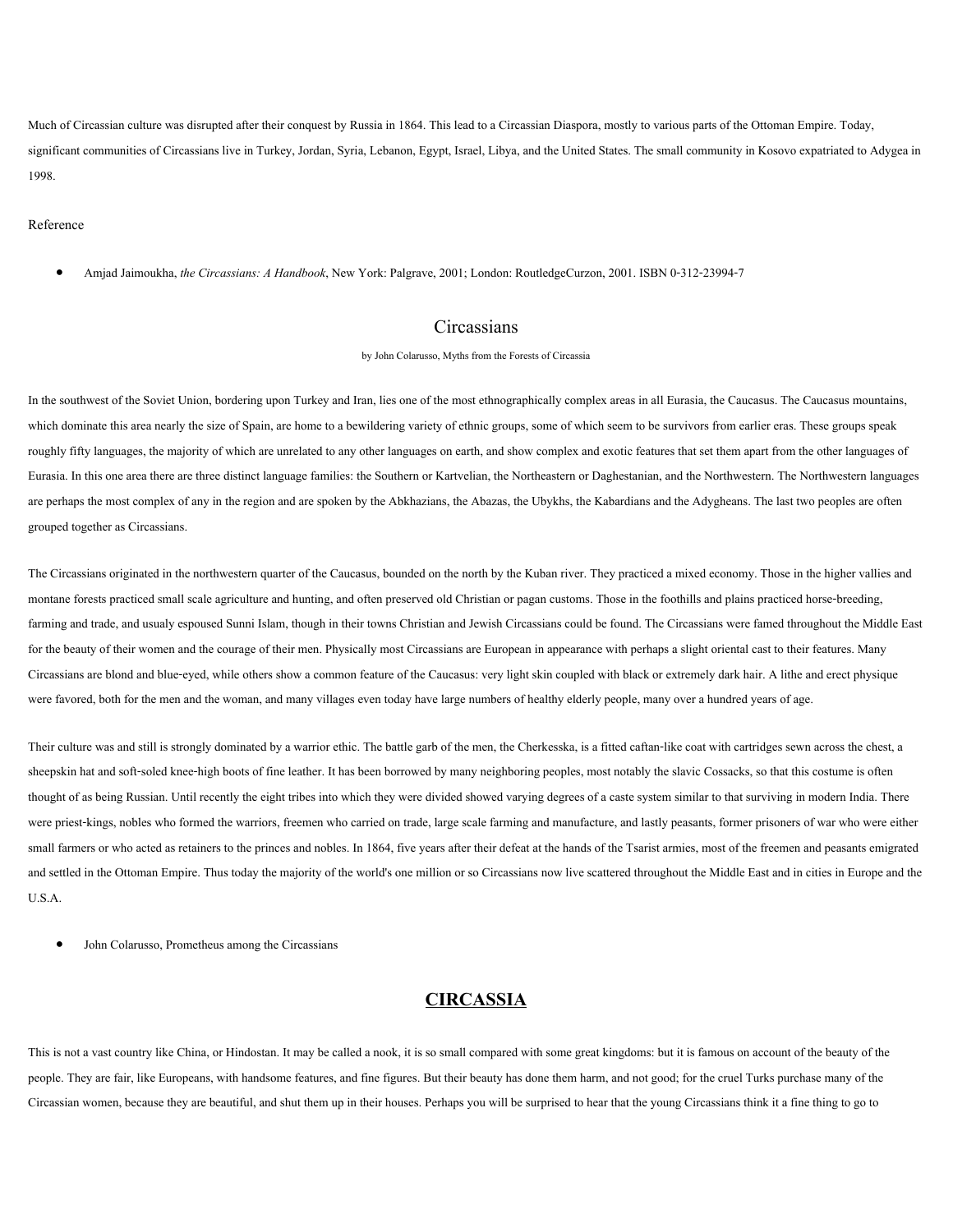Turkey—to live in fine palaces and gardens, instead of remaining in their own simple cottages. But I think that when they find themselves confined between high walls, they must sigh to think of their flocks and their farms at home, and more than all, of the dear relations they have left behind.

Circassia is a pleasant country, situated near the noble mountains of Caucasus. The snow on the mountains cools the air, and makes Circassia as pleasant to live in as our own England. Indeed, if you were suddenly to be transported into Circassia, you would be ready to exclaim, "Is not this England? Here are apple-trees, and pear-trees, and plum-trees, like those in my father's garden: those sounds are like the notes of the blackbird and thrush, which sing among the hawthorns in English woods."

But look again, you will see vines interlacing their fruitful branches among the spreading oaks. You do not see such vines in England. But hark! what do I hear? It is a sound never heard in England. It is the yell of jackals.

**MANNERS OF THE PEOPLE.**—There is no country in the world where the people are as kind to strangers as in Circassia. Every family, however poor, has a guest-house. There is the family-house, with its orchard, and stables, and at a little distance, another house for strangers. This is no more than a large room, with a stable at one end. The walls are made of wicker-work, plastered with clay. There is no ceiling but the rafters, and no floor but the bare earth. Yet there is a wide chimney, where a blazing fire is kept up with a pile of logs. And there is a sofa or divan, covered with striped silk, and many neat mats to serve as beds for as many travelers as may arrive. The wind may whistle through the chinks, and the rain come through the roof, but the stranger is well warmed, and comfortably lodged; and above all, he has the host to wait upon him with more attention than a servant. The supper is served as soon as the sun sets.

But where is the table? There is none. Is the supper placed on the floor? Not so. It is brought in on stools with three legs. They answer the purpose of tables, trays, and dishes, all in one. What is the fare served up? This is the sort of dinner provided. On the first table is placed a flat loaf; the gravy in the middle, and the meat all round. When this is taken away, another table is brought in with cheese-cakes; a third with butter and honey; a fourth with a pie; a fifth with a cream; and last of all, a table, with a wooden bowl of curdled milk. The company have no plates; but each Circassian carries a spoon and a knife in his girdle, and with these he helps himself. The servants who stand by, are not forgotten: a piece of meat or of pie-crust is often given to one of them; it is curious to see the men take it into a corner to eat it there. There are many hungry poor waiting at the door of the guest-house, ready to help the servants to devour the remains of the feast; and there is often a great deal of food left; for there are generally *ten* tables, and sometimes there are *forty* tables. The guests are expected to taste the food on each, however many there may be.

Instead of wine, there is a drink called shuat handed to the guests: it is distilled from grain and honey. Vegetables are not much eaten in Circassia: for greens are considered fit only for beasts: and there are no potatoes. Pies, and tarts, and tartlets of various kinds are too well liked, and the finest ladies in the land are skilful in making them.

The family live in a thatched cottage, called "the family-house." It is not divided into rooms. If a man wants several rooms, he builds several houses.

As you approach the dwelling of a Circassian, you hear the barking of dogs, and upon coming nearer, you see women milking cows, and feeding poultry, and boys tending goats, and leading horses.

If you go into the farm-yard, you will see among the animals, the buffalo—but no pig. There are, however, wild boars in the woods.

**CIRCASSIAN WOMEN.**—They are not shut up as Hindoo, and Chinese, and Turkish ladies are. They do not indeed go into the guest-house to see strangers; but strangers are sometimes invited into the family-house to see them.

An Englishman, who visited a family-house, was introduced to the wife and daughter. They both rose up when he entered: nor would they sit down, till he sat down; and this respect ladies show not only to gentlemen, but even to the poorest peasants. The only furniture in the house was the divan, on which the ladies sat; a pile of boxes, containing the beds, which were to be spread on the floor at night; and a loom for weaving cloth, and spindles for spinning.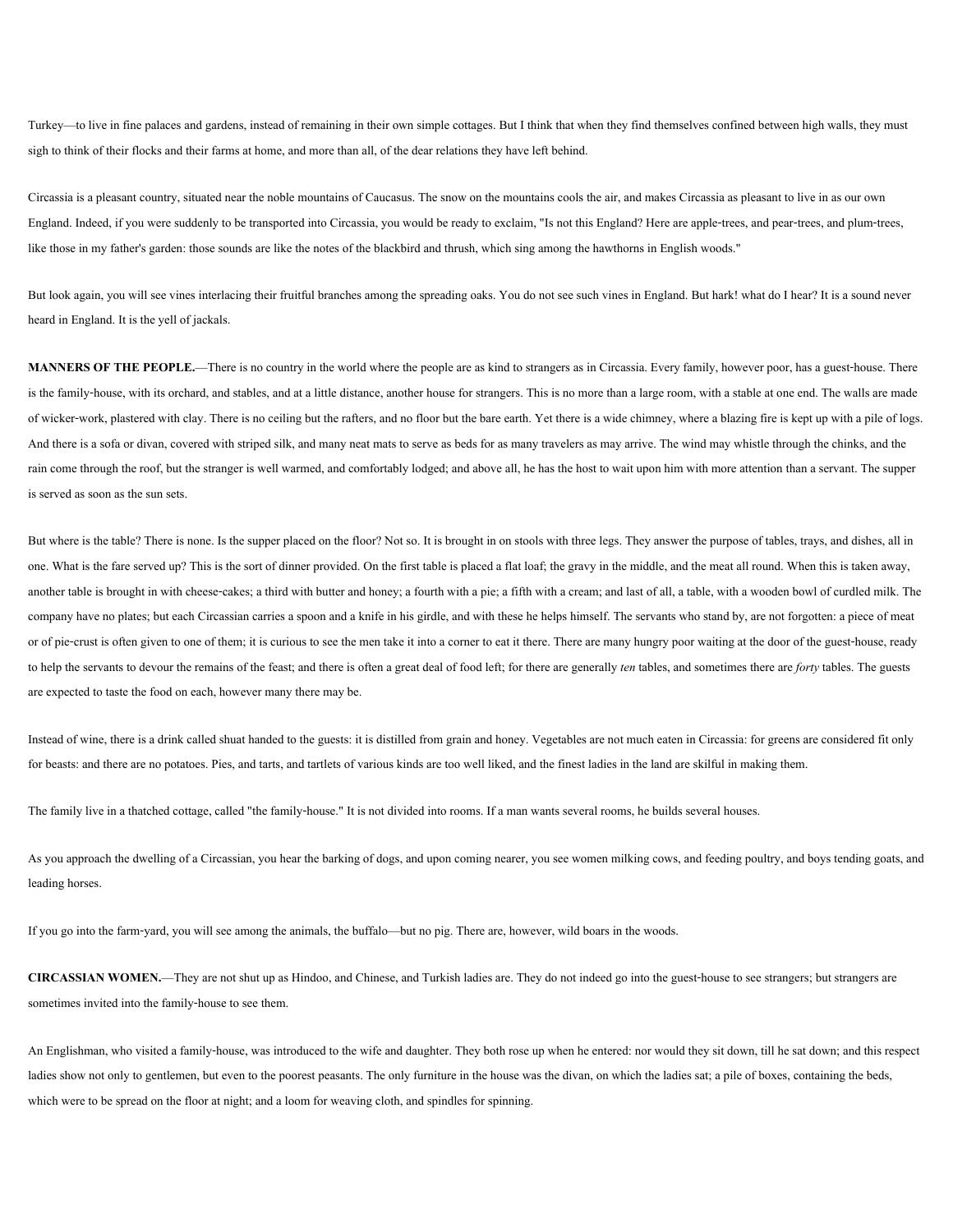The daughter, who was sixteen, was dressed in a skirt of striped silk, with a blue bodice, and silver clasps; and she wore a cap of scarlet cloth, adorned with silver lace—her light hair flowing over her shoulders: yet though so finely arrayed, her feet were bare; for she only put on her red slippers when she walked out. The mother was covered with a loose calico wrapper, and her face was concealed by a thick white veil. The visitor laid some needle-cases at the ladies' feet, for it is not the custom for them to receive presents in their hands.

The needle-cases greatly delighted the young Hafiza, and her mother. The present was well chosen, because the Circassian women are very industrious, supplying their husbands and brothers with all their clothes, from the woollen bonnet to the morocco shoe. The wool, the flax, and the hemp, are all prepared at home by the mothers, and made into clothes by the girls, who first spin the thread, then weave the cloth, and finish by sewing the seams. Some girls are very clever in knitting silver lace for trimming garments. A girl named Dussepli was famous for her skill in this art, indeed her name signifies, "Shining as lace."

An Englishman went to the place where she lived to buy some of her lace. He was shown into the guest-house, and he soon saw Dussepli approaching in a pair of high pattens. At first sight there was nothing pleasing in Dussepli but when she spoke she seemed so kind, and so true, that it was impossible not to like her. By her industry in knitting lace, and dyeing cloth, she helped to support her father, who was poor.

**THE CIRCASSIAN MEN.—War** is their chief occupation. Working in the fields is left to the women, and the little boys, and the slaves. There is, alas! great occasion for the men to fight, as the land has long been infested with many dangerous enemies.

The Russians are endeavoring to conquer the Circassians: but the Circassians declare they will die sooner than yield. Long ago the enemies must have triumphed, had it not been for the high mountains which afford hiding-places for the poor hunted inhabitants. Every man carries a gun, a pistol, a dagger, and a sword; and the nobles are distinguished by a bow, and a quiver of arrows. The usual dress is of coarse dark cloth, and consists of a tunic, trousers', and gaiters. The cap or bonnet is of sheep-skin, or goatskin.

The boys are taught from their infancy to be hardy and manly. They are brought up in a singular way. Instead of remaining at home, they are given at three years old, into the care of a stranger: and the reason of this custom is, that they may not be petted by their parents. The stranger is called "foster-father," and he teaches any boy under his care to ride well, and to shoot at a mark. The boy follows his foster-father over the mountains, urging his horses to climb tremendous heights, and to rush down ravines; and appeasing his hunger with a mouthful of honey from the bag, fastened to his girdle. Such is the life he leads, till he is a tall and a strong youth; and then he returns home to his parents. His foster-father presents him with a horse, and weapons of war, and requires no payment in return for all his care.

Men brought up in this manner must be wild, bold, restless, and ignorant. Such are the Circassians. They care not for learning, as the Chinese do, but only for bravery. We cannot wonder at this, when we remember what enemies they have in their land. The Russians have built many strong towers, whence they shoot at all who come near. But, not satisfied with this, they often come forth and rob the villages.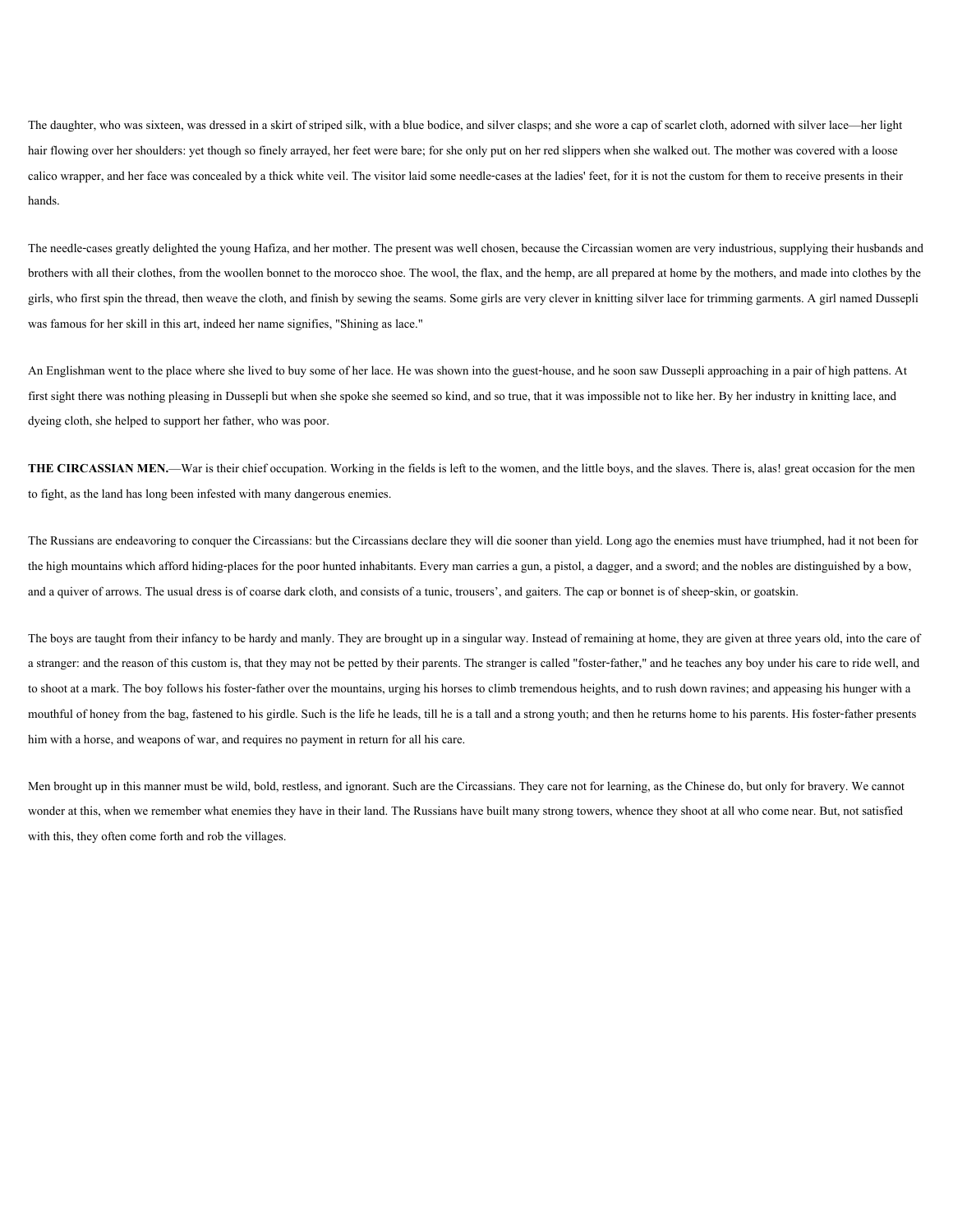

**Guz Beg the "Lion of Circassia."**

There was a Circassian, (and he may be still alive,) called Guz Beg; and he gained for himself the name of the "Lion of Circassia." He was always leading out little bands of men to attack the Russians. One day he found some Russian soldiers reaping in the fields, and when he came near they ran away in terror, leaving two hundred scythes in the field, which he seized. But a great calamity befel this Lion. He had an only son. When he first led the boy to the wars, he charged him never to shrink from the enemy, but to cut his way through the very midst. One day Guz Beg had ridden into the thick of the Russian soldiers, when suddenly a ball pierced his horse, and he was thrown headlong on the ground. There lay the Lion among the hunters. In another moment he would have been killed, when suddenly a youthful warrior flew to his rescue;—it was his own son. But what could *one* do among so *many*! A troop of Circassian horse rushed to the spot, and bore away Guz Beg; but they were too late to save his son. They bore away the *body* only of the brave boy. Guz Beg was deeply grieved; but he continued still to fight for his country.

See those black heaps of ashes. In that spot there once lived a prince named Zefri Bey, with his four hundred servants; but his dwellings were burned to the ground by the Russians. That prince fled to Turkey to plead for help. What would have become of his wife, and little girls, if a kind friend had not taken them under his care? This friend was hump-backed, but very brave. Some English travelers went to visit him, and were received in the guest-house and regaled with a supper of many tables. Next day the little girls came to the guesthouse and kissed their hands. The daughter of the hump-backed man accompanied them. The children were delighted with some toys the traveler gave them, and the kind young lady accepted needles and scissors. But where was the wife of Zefri Bey? A servant was sent to inquire after her, and found her in rags, lying on a mat, without even a counterpane, and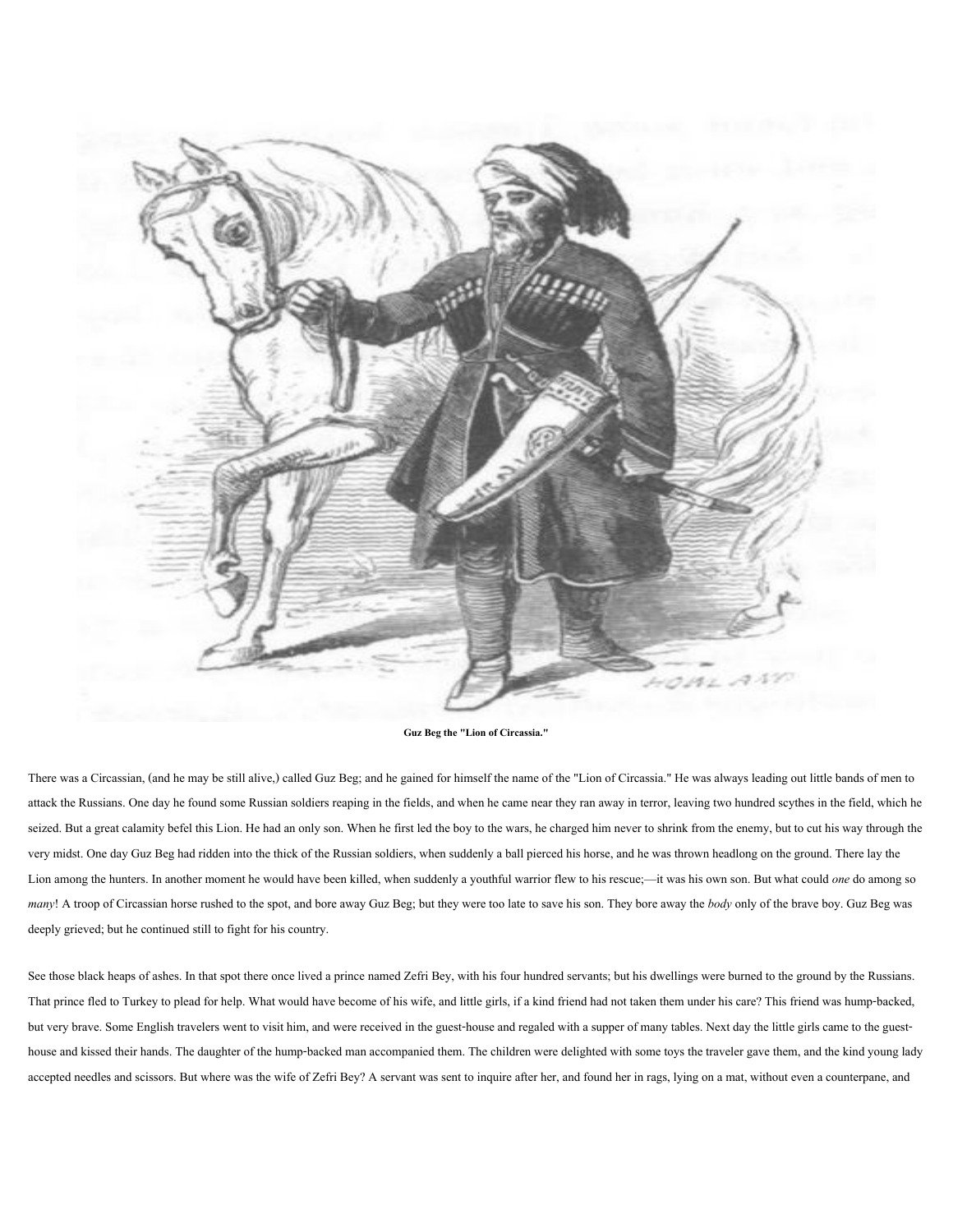weeping bitterly. Had no one given her clothes, and coverings? Yes, but she gave everything away, for she had been used, as a princess, to make presents, and now she cared for nothing. Such are the miseries which the Russians bring upon Circassia.

**THE GOVERNMENT.—there is no king of Circassia; but there are many princes.** 

The people pay great respect to these princes, standing in their presence, and giving them the first place at feasts, and in the battle-field. But though the people honor them, they do not obey them.

There is a parliament in Circassia, but it does not meet in a house, but in a grove. Every man who pleases may come, but only old men may speak. If a young man were to give his opinions, no attention would be paid. The warriors sit on the grass, and hang up their weapons of war on the boughs above their heads, while they fasten their horses to the stems of the trees.

The speakers are gentle in their tones of voice and behavior. The Circassians admire sweet winning speeches. They say there are three things which mark a great man; a sharp sword, a sweet tongue, and forty tables. What do they mean by these? By a sharp sword they mean bravery, by a sweet tongue they mean soft speeches, and by forty tables they mean giving plentiful suppers to neighbors and to strangers. Are the Circassians right in this way of thinking? No—for though bravery is good, and speaking well is good, and giving away is good, these are not the greatest virtues: and people may be brave, and speak well, and give away much, and yet be wicked: for they may be without the love of God in their hearts. What are the greatest virtues? These three, Faith, Hope, and Charity. These are graces which come from God.

**SERVANTS.**—There are slaves in Circassia, called serfs. But they are so well treated, that they are not like the slaves of other countries. They live in huts round their master's dwelling; they work in the fields, and wait upon the guests, and share in the good fare on the little tables.

When a Circassian takes a Russian prisoner, he makes him a slave, and gives him the hardest work to do. Yet the Russians are much happier with their Circassian masters than in their own country.

Once a Circassian said to his Russian slave, "I am going to send you back to Russia." The man fell at his master's feet, saying, "Rather than do so, use me as your dog; beat me, tie me up, and give me your bones to pick." The master then told him that he had not spoken in earnest, and that he would not send him away, and then the poor fellow began to shout, and to jump with joy.

**BROTHERHOODS.**—There is a very remarkable plan in Circassia, unlike the plans in other countries. A certain number of men agree to call themselves "brothers." These brothers help each other on every occasion, and visit at each other's houses frequently. They are not received in the guest-house, but in the family-house, and are treated by all the family as if they were really the brothers of the master.

A brotherhood sometimes consists of two thousand, but sometimes of only twenty persons.

RELIGION.—Circassia, though beautiful, is an unhappy country. The Russians keep the people in continual fear; this is a great evil. But there is another nation who have done the Circassians still greater harm. I mean the Turks. And what have they done to them? They have persuaded them to turn Mahomedans. The greatest harm that can be done to any one, is to give him a false religion. There are no grand mosques in Circassia, because there are no towns: but in every little village there is a clay cottage, where prayers are offered up in the name of Mahomet. There can be no minaret to such a miserable mosque: so the man who calls the hours of prayer, climbs a tall tree, by the help of notches, and getting into a basket at the top, makes the rocks and hills resound with his cry. How different shall be the sound one day heard in every land; when all people shall believe in Jesus. "Then shall the inhabitants of the rocks sing—then shall they shout from the top of the mountains, and give glory unto the *Lord*" and not to Mahomet. (Is. xlii. 11, 12.)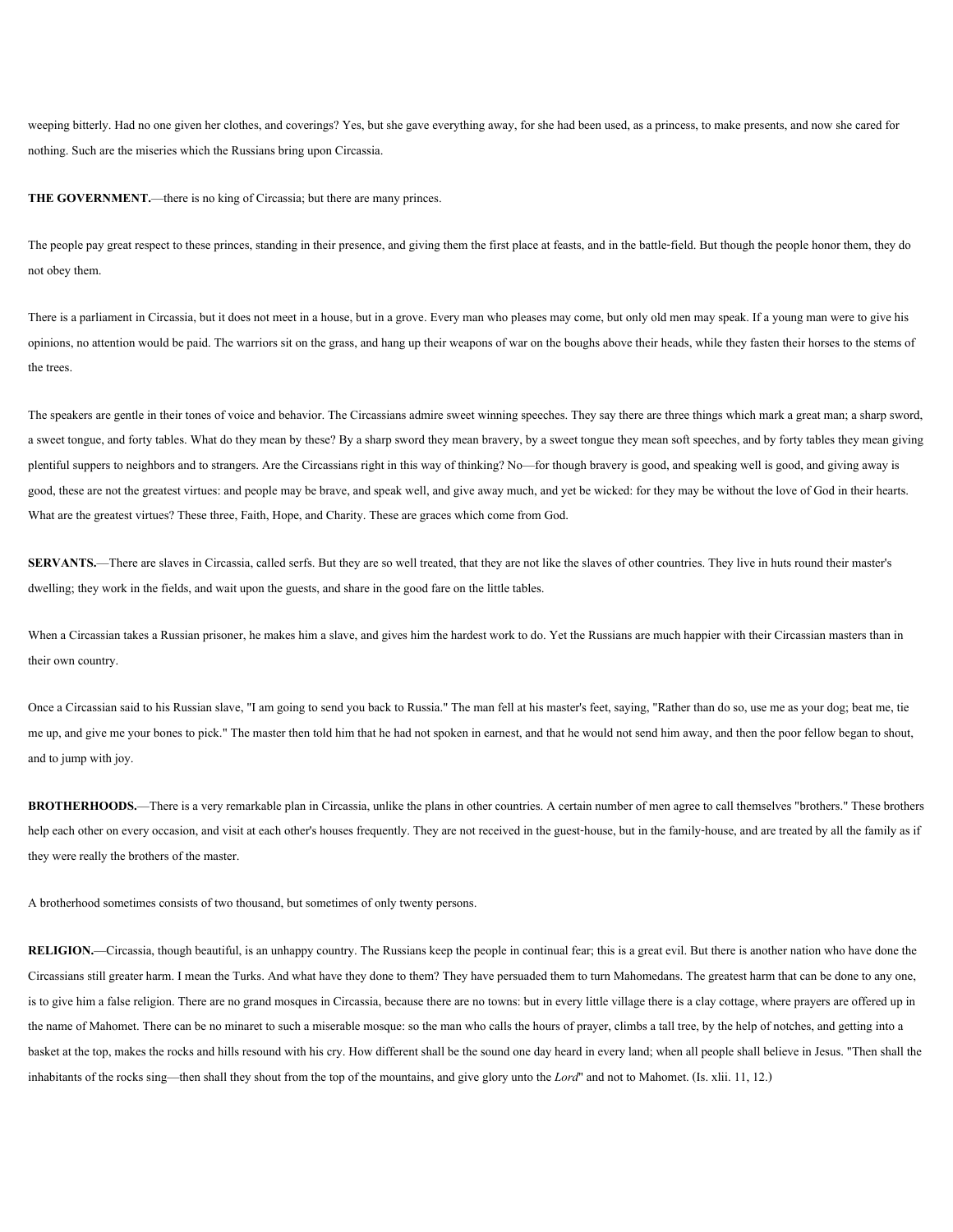But though the Circassians call themselves Mahomedans, they keep many of their old customs, and these customs show that they once heard about Christ.

It is their custom to dedicate every boy to God: but not really to *God*, for in truth they dedicate him to the *cross*. Let me give you an account of one of the feasts of dedication.

The place of meeting was a green, shaded by spreading oak-trees. In the midst stood a cross. Each family who came to the feast, brought a little table, and placed it before the cross; and on each table, there were loaves, and a sort of bread called "pasta." There was a blazing fire on the green, round which the elder women sat, while the younger preferred the shade of a thicket. The priest took a loaf of bread in one hand, and in the other, a large cup of shuat, (a kind of wine) and holding them out towards the cross, blessed them. While he did this, men, women, and children, knelt around, and bowed their heads to the ground. Afterwards, the shuat and the bread were handed about amongst the company. But this was only the beginning of the feast. Afterwards, a calf, a sheep, and two goats were brought to the cross to be blessed. Then a little of their hair was singed by a taper, and then they were taken away to be slaughtered. Now the merriment began: some moved forward to cut up the animals, and to boil their flesh in large kettles on fires kindled on the green; many young men amused themselves with racing, leaping, and hurling stones, while the elder people sat and talked. When the meat was boiled, it was distributed among the sixty tables, and then the priest blessed the food. And then the feasting began. Does it not seem as if the Circassians must once have learned about Jesus crucified, and about his supper of bread and wine, and about the Jewish feasts and sacrifices? Once, perhaps, they knew the true religion, but they soon forgot it, and though they still remember the *Cross*, they have forgotten *Christ*; and though they still bless the bread and the cup, they know nothing of redeeming love. Do you not long to send missionaries to Circassia? Well, some good Scotch missionaries went there some years ago, but alas! the Russians sent them away. Their thatched cottages may still be seen, and their fruitful orchards, but they themselves are gone. There are, however, a few German Christians in Circassia. They are not missionaries, but only farmers, therefore the Russians allow them to remain. They have a little church, where the Bible is read, and God is worshipped. You will be glad to hear a few Circassians may be seen amongst the congregation; they were converted by the Scotch missionaries, and they have remained faithful amongst their heathen neighbors.

Circassia is situated between two seas: The Black Sea, and The Caspian Sea.

What a wonderful place is the Caspian Sea. It is like a lake, only so immensely large, that it is called a sea. The waters of lakes are fresh, like those of rivers; but the waters of the Caspian are salt, but not so salt as the salt sea. The shores of the Caspian are flat, and unwholesome. You might think as you stood there, that you were by the great ocean, for there are waves breaking on the sands, and water as far as the eye can reach, but there is no freshness in the air as by the real sea.

The mountains of Caucasus run through Circassia. They are quite low compared to the Himalaya; they are about the height of the Alps, and the tops are covered with snow. But the valleys between these mountains are not like the Swiss valleys, which are broad and pleasant; but these valleys are narrow, and dark, and not fit to live in, yet they are of great use as hiding-places for the Circassians. When pursued by a Russian, a Circassian will urge his horse to dash down the dark valley, and lest his horse should be alarmed by the sight of the dangerous depth below, he will cover the animal's eyes with his cloak. Thus, many a bold rider escapes from a cruel soldier.

Circassia *Source:* Project Gutenberg Free e Book Library